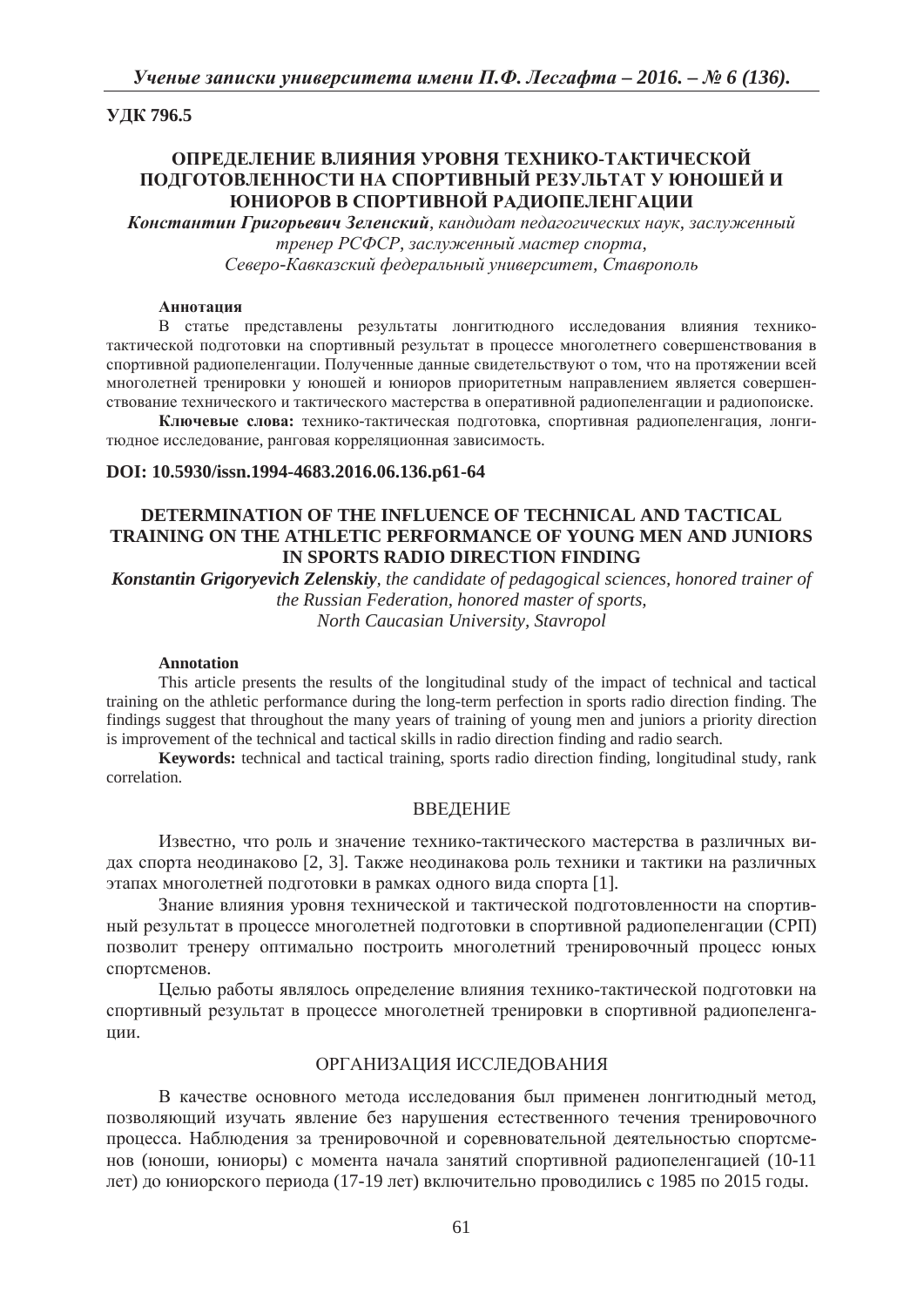После обработки данных нами были выделены показатели 23-х спортсменов, которым присвоены звания ЗМС, МСМК, МС, и которые стали победителями или призерами чемпионатов и первенств мира или Европы.

В процессе лонгитюдного исследования фиксировались показатели спортивного мастерства, спортивно-технической подготовленности, технико-тактической и специальной физической подготовленности.

В качестве интегрального показателя уровня спортивного мастерства было принято занимаемое спортсменом место во всероссийском рейтинге, который рассчитывался по сумме результатов выступлений на крупнейших соревнованиях спортивного сезона с определением индивидуального числового значения ( $M\Pi_{\text{pe\textsc{ir}} n}$ ). Учитывались показатели всероссийских юношеских и юниорских рейтингов  $\overline{M14}$  (14 лет и моложе),  $\overline{M15}$  (15 лет и моложе), М16 (16 лет и моложе), М19 (19 лет и моложе).

В качестве критерия оценки уровня спортивно-технической подготовленности (владения техникой оперативной радиопеленгации и ближнего радиопоиска) была принята скорость обнаружения непрерывно работающего радиопередатчика (РП), расположенного на расстоянии 200÷250 м,  $(V_{\text{o6H-PI}}, M \cdot c^{-1})$ , при легко пробегаемом лесе.

В связи с тем, что в спортивной радиопеленгации возможен расчет времени прохождения дистанции спортсменом с учетом особенностей трассы (рельеф, проходимость, грунт), погодных и климатических условий, возрастной категории, нами определялось время потерь, приходящееся на один РП соревновательной дистанции ( $t_{\text{noresh}}$ ), где показан лучший результат сезона. По данному показателю (t<sub>потерь</sub>) определялся уровень технико-тактической и психологической подготовленности.

Критерием оценки уровня специальной физической подготовленности считалось время, показанное в контрольном беге (кроссе) на 1000 м ( $t_{1000}$ ), 3000 м ( $t_{3000}$ ).

Показатели  $V_{\text{o6H.PII}}$ и  $t_{1000/3000}$  определялись в апреле, на который приходился конец подготовительного – начало соревновательного этапа.

# РЕЗУЛЬТАТЫ ИССЛЕДОВАНИЯ И ИХ ОБСУЖДЕНИЕ

Полученные в результате ретроспективного анализа показатели уровня спортивнотехнической, технико-тактической и специальной физической подготовленности юношей в процессе многолетней тренировки в СРП приведены в таблицах 1-2.

Таблица 1

## Динамика показателей уровня подготовленности юношей 11-15 лет в спортивной **bалиопеленгации** ( $\bar{X} \pm \sigma$ )

|                                                                                               | Возраст, лет  |                 |                                                                    |               |
|-----------------------------------------------------------------------------------------------|---------------|-----------------|--------------------------------------------------------------------|---------------|
| Параметры                                                                                     | $11 - 12$     | $12 - 13$       | $13 - 14$                                                          | $14 - 15$     |
| Скорость обнаружения РП с расстояния 200÷250 м ( $V_{\text{o}6H\text{,PI}}$ ),<br>$M \cdot C$ | $2,19\pm0,47$ | $2,73 \pm 0,54$ | $3,21\pm0,21$                                                      | $3,4\pm0,31$  |
| Время потерь, приходящееся на один РП дистанции (t <sub>потерь</sub> ), с                     | $1129 + 408$  | $574 + 299$     | $282 \pm 181$                                                      | $268 \pm 149$ |
| Интегральный показатель - место во всероссийском рейтин-<br>$re$ (ИП <sub>рейтинг</sub> )     | $27+14.4$     | $18,0{\pm}9,8$  | $4,8{\pm}2,7$                                                      | $3.9 \pm 2.9$ |
| Контрольный бег, кросс (t <sub>1000</sub> ), мин,с                                            |               |                 | $4.20,2\pm30,8$ 3.59,2 $\pm22,5$ 3.32,1 $\pm14,2$ 3.19,1 $\pm09,5$ |               |

Таблина 2

## Динамика показателей уровня подготовленности юношей 15-19 лет в спортивной **p**адиопеленгации ( $\bar{X} \pm \sigma$ )

|                                                                                            | Возраст, лет    |                                                                |               |               |
|--------------------------------------------------------------------------------------------|-----------------|----------------------------------------------------------------|---------------|---------------|
| Параметры                                                                                  | $15 - 16$       | $16 - 17$                                                      | $17 - 18$     | $18 - 19$     |
| Скорость обнаружения РП с расстояния 200÷250 м (V <sub>обн.РП</sub> ),<br>$M \cdot C^{-1}$ | $3,66 \pm 0,38$ | $3,84\pm0,38$                                                  | $4,07\pm0,35$ | $4,17\pm0.34$ |
| Время потерь, приходящееся на один РП дистанции (t <sub>потерь</sub> ), с                  | $195 \pm 101$   | $156 + 89$                                                     | $127 + 78$    | $81 + 52$     |
| Интегральный показатель - место во всероссийском рейтин-<br>ге (ИП <sub>рейтинг</sub> )    | $13.4 \pm 10$   | $11.8 + 9.4$                                                   | $6,8{\pm}6,1$ | $4.1 \pm 3.8$ |
| Контрольный бег, кросс (t3000), мин,с                                                      |                 | $11.28,0\pm51,0 10.56,2\pm48,2 10.35,7\pm20,1 10.20,0\pm15,1 $ |               |               |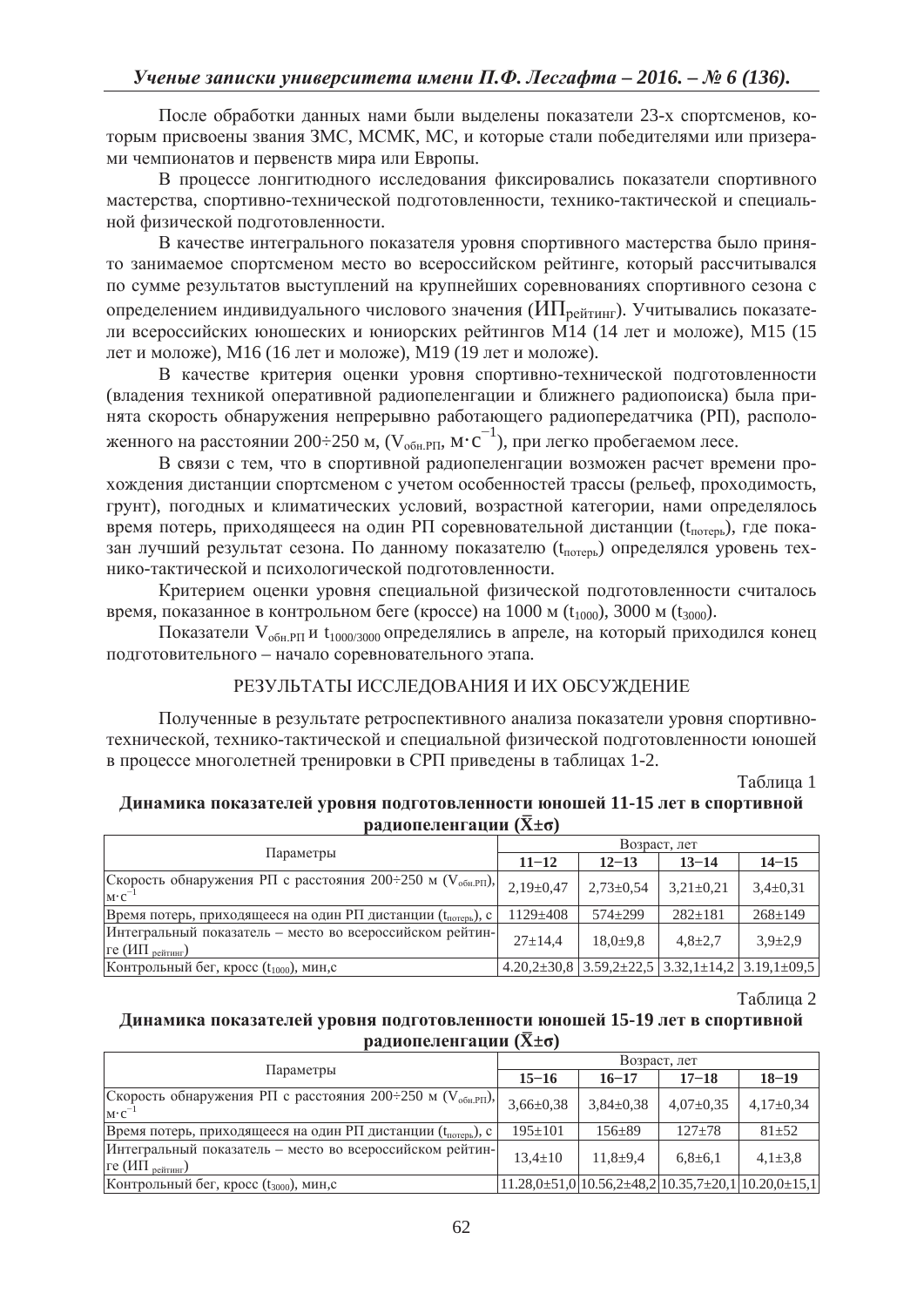На основании полученных данных был проведен ранговый корреляционный анализ зависимости между уровнями спортивно-технической ( $V_{\text{o6H,PI}}$ ), технико-тактической ( $t_{\text{moreph}}$ ), специальной физической ( $t_{1000}$ ) подготовленности и спортивного мастерства – интегрального показателя (ИП<sub>рейтинг</sub>) (таблица 3).

Таблина 3

## Ранговая корреляционная зависимость (rp) между показателем спортивного МАСТЕРСТВА И УРОВНЯМИ СПОРТИВНО-ТЕХНИЧЕСКОЙ, ТЕХНИКО-ТАКТИЧЕСКОЙ И СПЕЦИАЛЬ-НОЙ ФИЗИЧЕСКОЙ ПОДГОТОВЛЕННОСТИ У ЮНОШЕЙ И ЮНИОРОВ НА РАЗЛИЧНЫХ ЭТАПАХ **МНОГОЛЕТНЕЙ ПОЛГОТОВКИ В СПОРТИВНОЙ РАЛИОПЕЛЕНГАЦИИ**

|                                                                                      | Критерии, корреляция                         |                   |                 |  |
|--------------------------------------------------------------------------------------|----------------------------------------------|-------------------|-----------------|--|
| Возраст                                                                              | $H\Pi_{\mathrm{pe\textsc{itri}}\textsc{hi}}$ |                   |                 |  |
|                                                                                      | $\rm V_{\rm 06h.PII}$                        | $t_{\text{norm}}$ | $t_{1000/3000}$ |  |
| $11-12$ лет                                                                          | $-0,876$                                     | 0,049             | 0.091           |  |
| 12-13 лет                                                                            | $-0,731$                                     | 0,214             | 0,701           |  |
| 13-14 лет                                                                            | $-0.439$                                     | 0,054             | 0,716           |  |
| $14-15$ лет                                                                          | $-0,399$                                     | 0,274             | 0,411           |  |
| $15-16$ лет                                                                          | $-0,572$                                     | 0,759             | 0,341           |  |
| $16-17$ лет                                                                          | $-0,434$                                     | 0,649             | 0,434           |  |
| $17-18$ лет                                                                          | $-0.531$                                     | 0,641             | 0,084           |  |
| 18-19 лет                                                                            | $-0.677$                                     | 0,747             | 0,575           |  |
| <sup>*</sup> – При значении r <sub>p</sub> > 0,564 корреляция значима на уровне 0,05 |                                              |                   |                 |  |

С целью определения роли каждого фактора-причины (показателя подготовленности) на целевой фактор (место в рейтинге, спортивный результат) нами был проведен ранговый корреляционный анализ.

В таблице 3 показана ранговая корреляционная зависимость между интегральным показателем (место в рейтинге – ИП<sub>рейтинг</sub>) и уровнями спортивно-технической (V<sub>обн.РП</sub>),





технико-тактической (t<sub>roxens</sub>) и специальной физической  $(t_{1000/3000})$  подготовленности.

Проведенный анализ динамики корреляционной зависимости между критериями уровня интегральной и спортивно-технической, технико-тактической, физической подготовленности юношей в процессе многолетнего совершенствования (рисунок 1) позволяет сделать следующие выводы.

В течение всей многолетней подготовки у юношей отмечается достоверная связь между показателем интегральной подготовленности (ИП<sub>рейтинг</sub>) и уровнем спортивнотехнической полготовленно-

сти (V<sub>обн.РП</sub>). Особенно сильна она на начальных этапах подготовки 11-13 лет  $(r_p=-0.731\div 0.876)$  и на этапе совершенствования спортивного мастерства 18-19 лет  $(r_n=-0.677)$ . В период с 14 до 17 лет влияние уровня спортивно-технической подготовленности (V<sub>обн.РП</sub>) на показатель спортивного мастерства несколько снижается  $(r_p=-0,399\div 0,531$  при p>0,05).